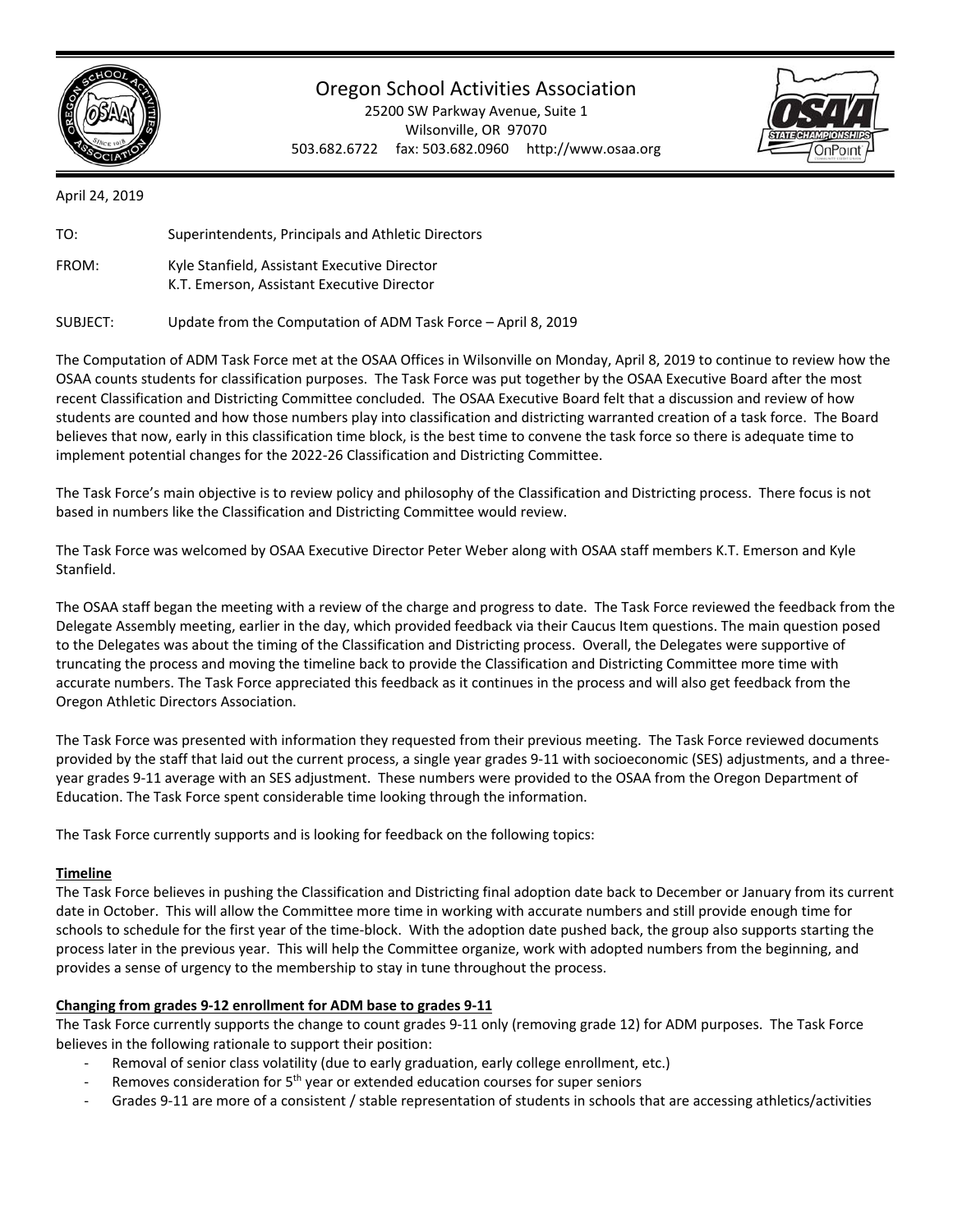### **Longitudinal Averaging of ADM**

The Task Force currently supports creating a three‐year average for each school for ADM purposes. The Task Force believes in the following rationale to support their position:

- ‐ Provides a better representation of a school's population over time
- ‐ Decreases the chance of major enrollment bumps or dips when it comes to Classification and Districting time
- ‐ Does not look at just a one‐year enrollment
- ‐ May provide less volatility during classification years
- May prove to have less movement during the middle of the time block for schools

The Task Force understands there could be some negative effects of using an average when it comes to ADM purposes; like a large population staying with a school's number for an extended period of time or an average would not represent a rapidly growing population as quickly as the current structure. The Task Force feels like the positives of creating a more stable, longitudinal number outweigh the possible negatives.

The group is currently reviewing which two sets of numbers to use. Either:

- a) Previous three years of complete ADMr (no numbers from current year included).
- b) Previous two years of complete ADMr with October 1 of current year. The group is reviewing if getting October 1 numbers within a timeframe needed for the process is attainable. OSAA is checking with ODE on that possibility.

### **Use of a Socioeconomic Factor**

The Task Force believes that the use of a socioeconomic factor that subtracts from a school's base number is necessary to accurately reflect a school and community population. The concern is that the Free and Reduced Lunch report provided by the Oregon Department of Education may not be the best report to use in this factor. The group is reviewing options like Direct Certification which provides the Community Eligibility Provision (CEP) data. The Task Force feels strongly that no matter what variable is used, it must come from a central reporting source and be available for the public to view for transparency.

Beyond the change in where the data comes from, the Task Force is also interested in reviewing how bordering states use a socioeconomic factor. One example is finding the state average for, example CEP, and then only adjusting schools who are over that average (Washington approach).

#### **Associate Member School Students**

Over the past decade the number of alternative education options for kids has exploded, hence one of the reasons for the creation of this task force. OSAA rules have tried to keep up with this changing landscape but with the number of students accessing these alternative education options in certain areas, it caused a rise in concern of inequities in the counting of students from district to district. Some districts may have a separate school for their alternative programming while some keep it under the same ODE school institution identification number.

The Task Force believes since the students accessing these alternative options are still eligible to participate at their resident public school (if the school is an Associate Member of the OSAA) that those students should be counted within the public school's ADM. The Task Force thought it was important to provide a simple example to clarify its position.

*Fictitious Online School has 200 kids grades 9‐11 in its program. Of those 200 kids, 50 of them reside in the Siuslawp HS attendance boundary, 50 in the Oakland HS attendance boundary, 50 in the Junction City HS attendance boundary and 50 in*  the Perrydale HS attendance boundary.

This would be a fundamental change to where we are today. Current practice is that only those that come back and participate are added to the school's ADMr but in this potential change, all those students, whether participating or not, would be added to a public school's number.

The Task Force feels that this would help alleviate some of the concerns of different reporting avenues as well as provide a greater path for communication between full member schools and associate member schools. The Task Force has asked the OSAA to reach out to a handful of Associate member schools to determine how they would be able to provide this information for this study.

The Task Force understands that no matter what system is put in place there will always need to be an appeal process if a school's enrollment is dropping rapidly or a process to elevate schools if their enrollment is rapidly growing. The Task Force feels strongly that the development of a solid and fair appeals process needs to be in place. Currently, these enrollments are reviewed by the Executive Board each December.

The Task Force reiterated the importance that any information used for Classification and Districting purposes be available for public consumption. During these processes, it's vitally important to remain transparent and have a single place of reporting for consistency.